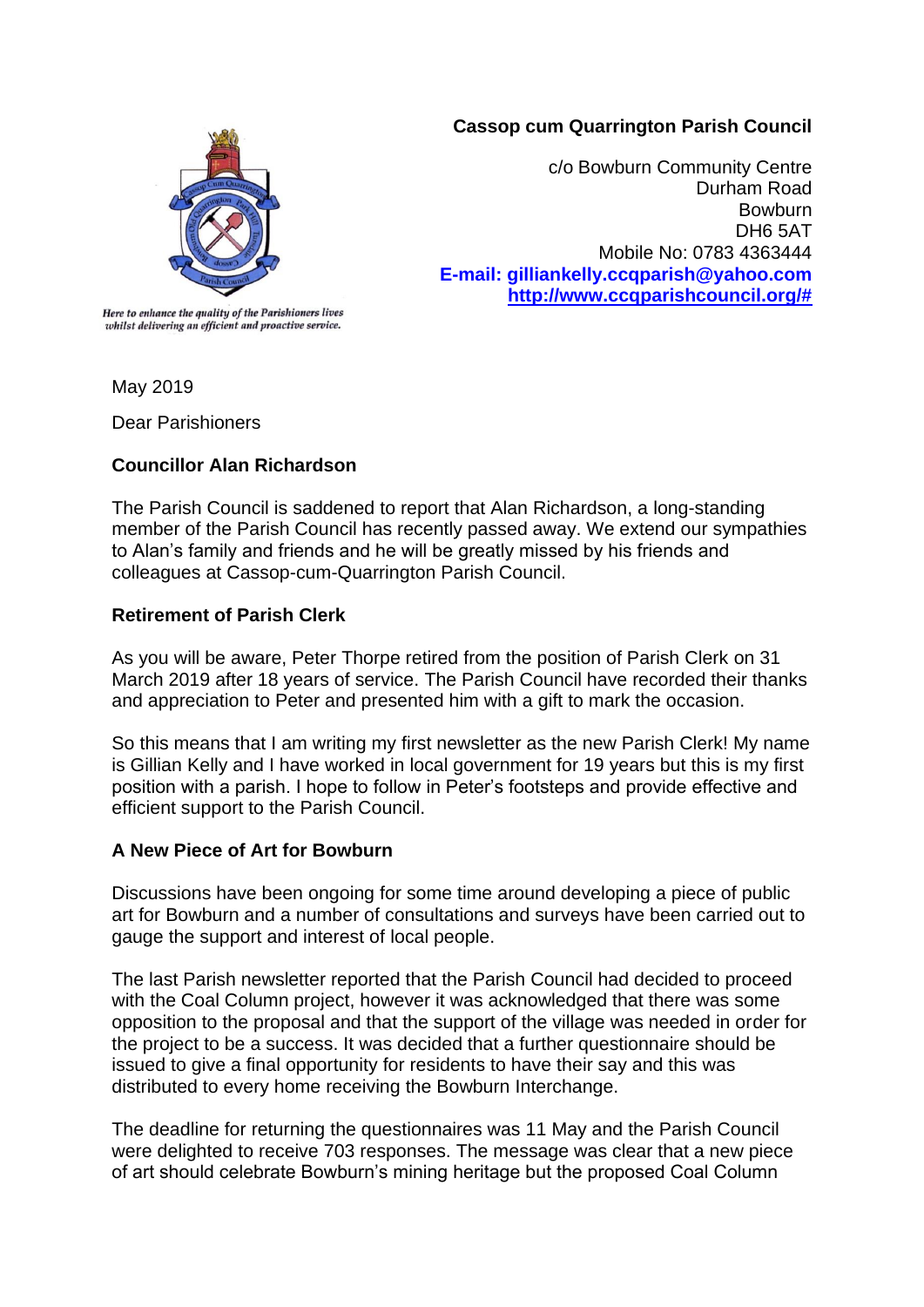sculpture was not so warmly received. The Parish Council would like to thank the residents who took the time to respond to the questionnaire and for the suggestions which have been put forward for the artwork.

The Parish Council, working with Groundwork North East and Cumbria, will now review the project and hope to develop a brief for artists to come back with proposals which will then be developed alongside the community.

### **Neighbourhood Plan**

Over recent years a Steering Committee of the Parish Council has been involved in developing the Cassop-cum-Quarrington Neighbourhood Plan. This plan is intended to capture and respond to the aspirations of the local community about the future development and conservation of the Parish. Once the plan is operative, it will form part of the statutory planning framework and the policies will be used by Durham County Council in the determination of planning applications within the area.

It has taken a lot of hard work but the Neighbourhood Plan has now reached the presubmission draft stage. This means that Durham County Council have received the plan and will carry out a 'health check' of the document, make comments and then enable a draft version of the plan to be publicised for a period of six weeks. Local people will have an opportunity during this period to make comments on the contents of the plan before it is formally submitted to Durham County Council later in the year. Further information will be published on the Parish Council website once it is available.

# **Parish Councillors Contact Details**

Councillor Andrew Shutt, 27, Park Hill Estate, Coxhoe, Co. Durham, DH6 4JH (Tel: 0191 377 0904) (Chairman of the Parish Council re-elected at the Annual General Meeting in May 2019)

Councillor Sylvia Raine, The Grange, Old Quarrington, Co. Durham, DH6 5NN (Tel: 0191 377 2728) (Vice-Chairman of the Parish Council re-elected at the Annual General Meeting in May 2019)

Councillor Janet Blackburn, 10, Grange Park Crescent, Bowburn, Co. Durham (Tel: 0191 377 0653)

Councillor John Johnson, 10, Horton Crescent, Bowburn, Co. Durham DH6 5EJ (Tel: 0191 377 0004)

Councillor Paul Leake, 16, Tunstall Avenue, Bowburn, Co. Durham DH6 5EE (Tel: 0191 377 2985) (Co-opted onto the Parish Council in August 2018)

Councillor Dawn Love, "Hillcrest", Old Cassop, Co. Durham (Tel: 07835 677081)

Councillor Dennis Morgan, 26, Durham Road West, Bowburn, Co. Durham, DH6 5AU (Tel: 0191 377 0553)

Councillor Jackie Richardson 27, Monteigne Drive, Bowburn Co. Durham DH6 5QB (Tel: 0191 377 3574)

Councillor Martin Ridley, 27, Durham Road West, Bowburn, Co. Durham (Tel: 07949 123886)

Councillor James Robinson, 4, Steavenson Street, Bowburn, Co. Durham, DH6 5BA (Tel: 0191 377 1655)

Councillor Frank Salisbury, "Woodside", 5, Wylam Terrace, Coxhoe, Co. Durham DH6